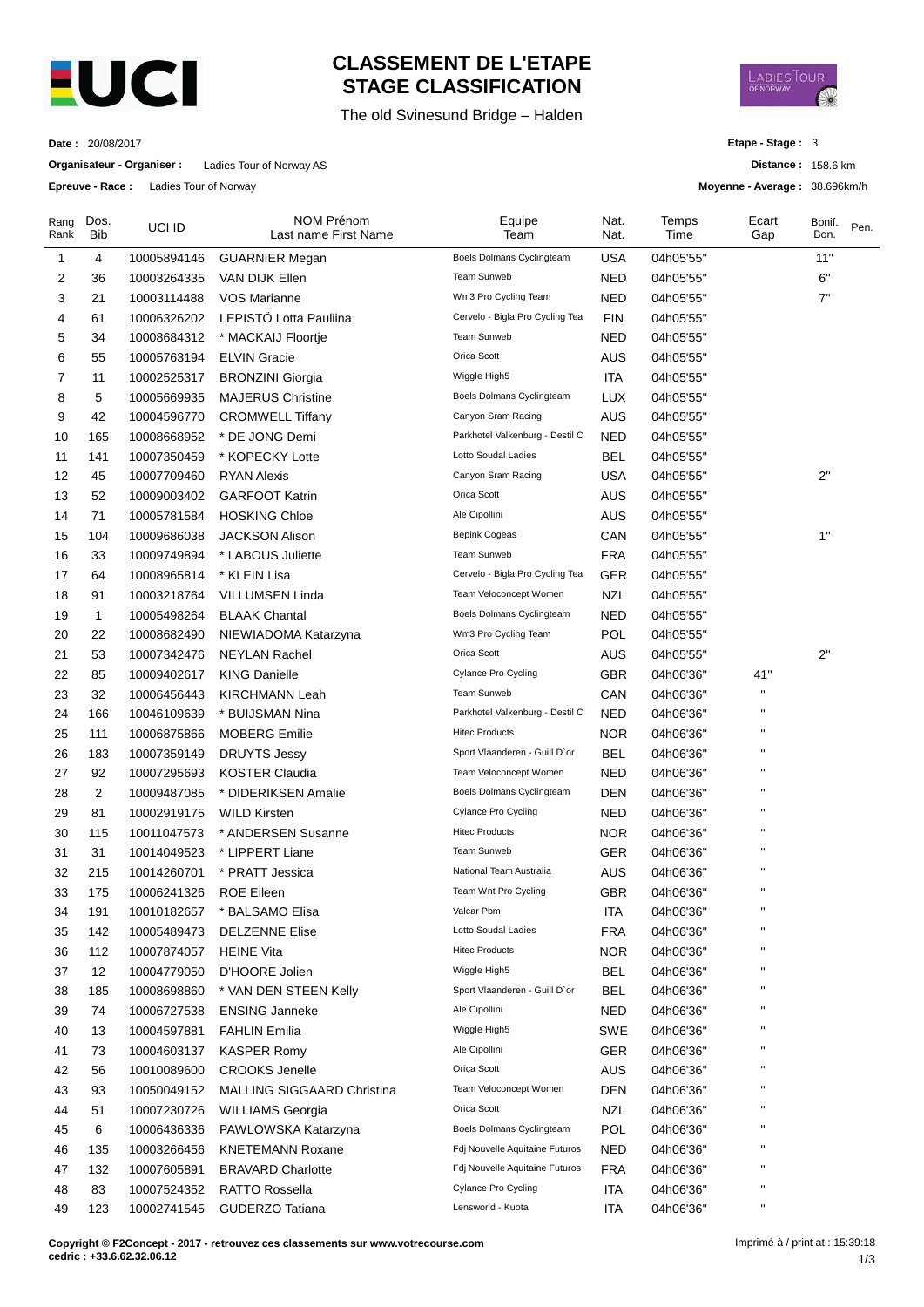| 50 | 136 | 10009040885 | YONAMINE Eri                     | Fdj Nouvelle Aquitaine Futuros  | <b>JPN</b> | 04h06'36" | $\mathbf{H}$       |    |
|----|-----|-------------|----------------------------------|---------------------------------|------------|-----------|--------------------|----|
| 51 | 202 | 10007401181 | <b>BORGLI Stine</b>              | National Team Norway            | NOR.       | 04h06'59" | 01'04"             |    |
| 52 | 23  | 10007127258 | <b>TENNIGLO Moniek</b>           | Wm3 Pro Cycling Team            | <b>NED</b> | 04h07'00" | 01'05"             |    |
| 53 | 84  | 10008651572 | <b>GUTIERREZ RUIZ Sheyla</b>     | Cylance Pro Cycling             | <b>ESP</b> | 04h07'03" | 01'08"             |    |
| 54 | 121 | 10007278822 | <b>CONFALONIERI Maria Giulia</b> | Lensworld - Kuota               | <b>ITA</b> | 04h07'06" | 01'11"             |    |
| 55 | 195 | 10014208662 | * ZANETTIN Chiara                | Valcar Pbm                      | ITA        | 04h07'11" | 01'16"             |    |
| 56 | 211 | 10011161650 | <b>HOCKINGS Lisen</b>            | National Team Australia         | <b>AUS</b> | 04h09'19" | 03'24"             | 3' |
| 57 | 75  | 10007524453 | PALADIN Soraya                   | Ale Cipollini                   | ITA.       | 04h09'19" | $\mathbf{H}$       |    |
| 58 | 44  | 10007520110 | <b>KRÖGER Mieke</b>              | Canyon Sram Racing              | GER        | 04h09'19" | н                  |    |
| 59 | 204 | 10013943631 | <b>GULLIKSEN Line Marie</b>      | National Team Norway            | NOR.       | 04h10'21" | 04'26"             |    |
| 60 | 154 | 10007749674 | PAYTON Hannah                    | <b>Drops</b>                    | <b>GBR</b> | 04h10'25" | 04'30"             |    |
| 61 | 213 | 10009991586 | MALSEED Shannon                  | National Team Australia         | <b>AUS</b> | 04h10'25" | $\mathbf{H}$       |    |
| 62 | 155 | 10008077959 | MASSEY Laura                     | <b>Drops</b>                    | GBR        | 04h10'25" | $\mathbf{H}$       |    |
| 63 | 65  | 10009773035 | * KOPPENBURG Clara               | Cervelo - Bigla Pro Cycling Tea | GER        | 04h10'25" | $\mathbf{H}$       |    |
| 64 | 124 | 10006824740 | RIABCHENKO Tetiana               | Lensworld - Kuota               | <b>UKR</b> | 04h10'25" |                    |    |
| 65 | 152 | 10010199330 | * HOLDEN Elizabeth               | <b>Drops</b>                    | <b>GBR</b> | 04h10'25" | п                  |    |
| 66 | 35  | 10006140181 | STULTIENS Sabrina                | Team Sunweb                     | <b>NED</b> | 04h10'25" | п                  |    |
| 67 | 3   | 10009796374 | * VAN DEN BOS Jip                | Boels Dolmans Cyclingteam       | <b>NED</b> | 04h10'25" | $\pmb{\mathsf{H}}$ |    |
| 68 | 24  | 10007968936 | <b>KOSTER Anouska</b>            | Wm3 Pro Cycling Team            | NED        | 04h10'25" | п                  |    |
| 69 | 41  | 10010790121 | * RIFFEL Christa                 | Canyon Sram Racing              | <b>GER</b> | 04h10'25" | $\mathbf{H}$       |    |
| 70 | 212 | 10014838556 | <b>KENNEDY Lucy</b>              | National Team Australia         | <b>AUS</b> | 04h10'25" |                    |    |
| 71 | 54  | 10009115253 | * MANLY Alexandra                | Orica Scott                     | AUS.       | 04h10'25" | $\mathbf{H}$       |    |
| 72 | 174 | 10009084739 | * JONES Hayley                   | Team Wnt Pro Cycling            | <b>GBR</b> | 04h10'25" | п                  |    |
| 73 | 101 | 10001441139 | ZABELINSKAYA Olga                | <b>Bepink Cogeas</b>            | <b>RUS</b> | 04h10'25" | П                  |    |
| 74 | 184 | 10008669457 | <b>DEMEY Valerie</b>             | Sport Vlaanderen - Guill D'or   | BEL        | 04h10'25" | п                  |    |
| 75 | 86  | 10004520079 | JASINSKA Malgorzata              | Cylance Pro Cycling             | <b>POL</b> | 04h10'25" | $\mathbf{H}$       |    |
| 76 | 133 | 10006578907 | <b>FOURNIER Roxane</b>           | Fdj Nouvelle Aquitaine Futuros  | <b>FRA</b> | 04h10'25" | $\mathbf{H}$       |    |
| 77 | 72  | 10003220582 | <b>TUSLAITE Daiva</b>            | Ale Cipollini                   | LTU        | 04h11'44" | 05'49"             |    |
| 78 | 114 | 10006875765 | <b>THORSEN Thea</b>              | <b>Hitec Products</b>           | <b>NOR</b> | 04h11'44" | $\blacksquare$     |    |
| 79 | 143 | 10007860014 | <b>DOM Annelies</b>              | Lotto Soudal Ladies             | <b>BEL</b> | 04h11'44" | $\blacksquare$     |    |
| 80 | 25  | 10009894485 | * KOREVAAR Jeanne                | Wm3 Pro Cycling Team            | <b>NED</b> | 04h11'44" | п                  |    |
| 81 | 214 | 10014329207 | <b>BROWN Grace</b>               | National Team Australia         | AUS.       | 04h11'44" | $\mathbf{H}$       |    |
| 82 | 146 | 10016491596 | VAN DE VELDE Julie               | Lotto Soudal Ladies             | <b>BEL</b> | 04h11'44" |                    |    |
| 83 | 201 | 10015262427 | MOE Ingrid                       | National Team Norway            | NOR.       | 04h11'44" | $\blacksquare$     |    |
| 84 | 205 | 10013490557 | DYBWAD Vibeke                    | National Team Norway            | NOR.       | 04h12'40" | 06'45"             |    |
| 85 | 62  | 10004766017 | <b>HANSELMANN Nicole</b>         | Cervelo - Bigla Pro Cycling Tea | SUI        | 04h12'40" |                    |    |
| 86 | 144 | 10004631732 | <b>SCHMIDT Trine</b>             | Lotto Soudal Ladies             | DEN        | 04h12'40" | $\blacksquare$     |    |
| 87 | 43  | 10005886365 | <b>GUARISCHI Barbara</b>         | Canyon Sram Racing              | <b>ITA</b> | 04h19'01" | 13'06"             |    |
| 88 | 203 | 10013943833 | <b>SOLVANG Julie</b>             | National Team Norway            | <b>NOR</b> | 04h19'01" | п                  |    |
| 89 | 26  | 10008990163 | * KASTELIJN Yara                 | Wm3 Pro Cycling Team            | <b>NED</b> | 04h19'01" | $\blacksquare$     |    |
| 90 | 153 | 10010960071 | * VAN TWISK Abigail              | <b>Drops</b>                    | <b>GBR</b> | 04h19'01" | $\pmb{\mathsf{H}}$ |    |
| 91 | 46  | 10050738660 | <b>THORVILSON Leah</b>           | Canyon Sram Racing              | <b>USA</b> | 04h19'01" | п                  |    |
| 92 | 66  | 10007510511 | PERCHTOLD Christina              | Cervelo - Bigla Pro Cycling Tea | <b>AUT</b> | 04h19'01" | п                  |    |
| 93 | 196 | 10007981868 | <b>MUCCIOLI Dalia</b>            | Valcar Pbm                      | <b>ITA</b> | 04h19'01" | н                  |    |
| 94 | 194 | 10010753947 | * PERSICO Silvia                 | Valcar Pbm                      | ITA        | 04h19'01" | $\pmb{\mathsf{H}}$ |    |
| 95 | 192 | 10011143260 | * CAVALLI Marta                  | Valcar Pbm                      | <b>ITA</b> | 04h19'01" | н                  |    |
| 96 | 193 | 10029602764 | * POLLICINI Silvia               | Valcar Pbm                      | <b>ITA</b> | 04h19'01" | $\blacksquare$     |    |